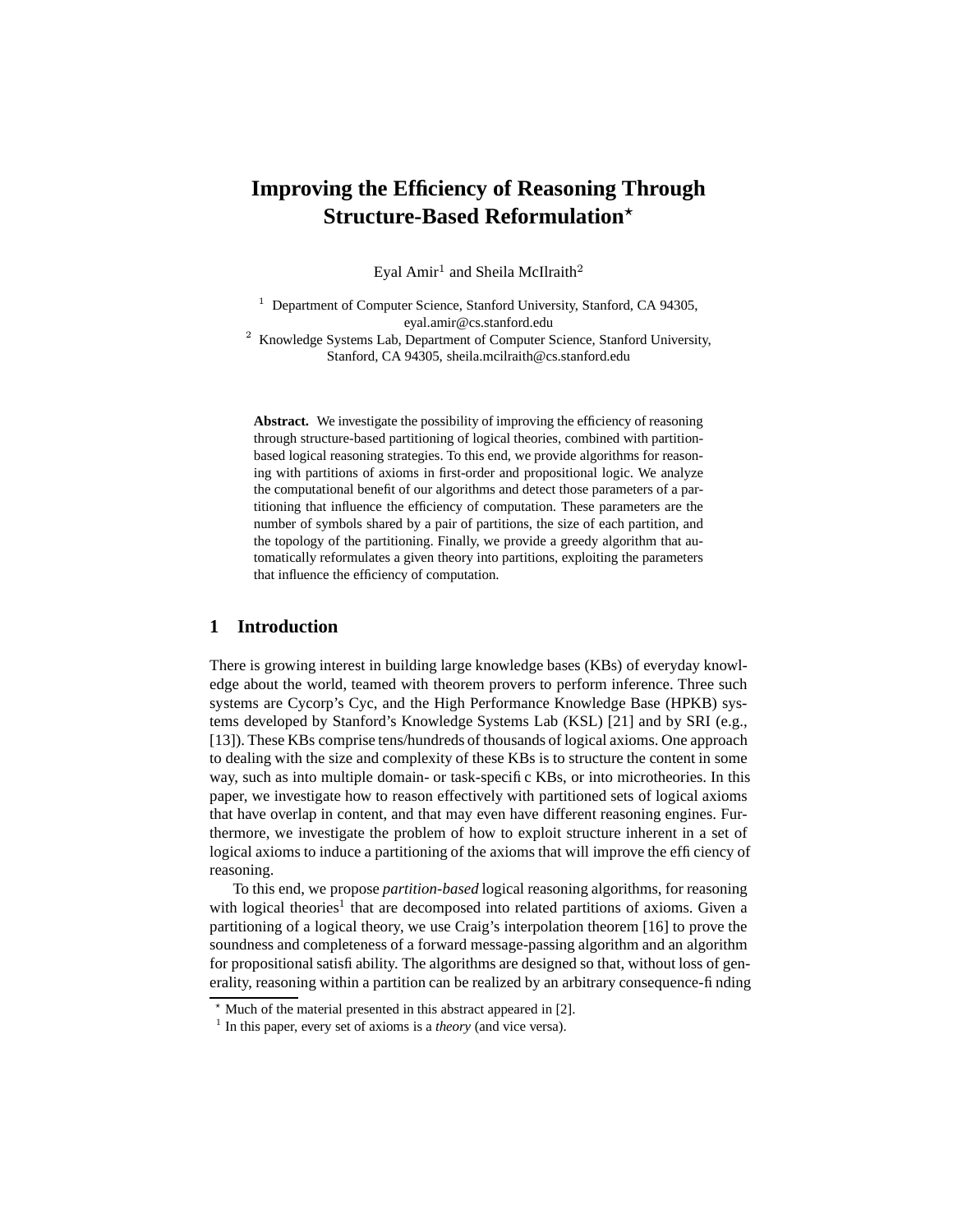engine, in parallel with reasoning in other partitions. We investigate the impact of these algorithms on resolution-based inference, and analyze the computational complexity for our partition-based SAT.

A critical aspect of partition-based logical reasoning is the selection of a *good* partitioning of the theory. The computational analysis of our partition-based reasoning algorithms provides a metric for identifying parameters of partitionings that influence the computation of our algorithms: the *bandwidth* of communication between partitions,

PSfrag replacement the size of each partition, and the topology of the partitions graph. These parameters guide us to propose a greedy algorithm for decomposing logical theories into partitions, trying to optimize these parameters.



**Fig. 1.** A partitioning of A and its intersection graph.

Surprisingly, there has been little work on the specific problem of exploiting structure in theorem proving in the manner we propose. This can largely be attributed to the fact that theorem proving has traditionally examined mathematics domains, that do not necessarily have structure that supports decomposition. Nevertheless, there are many areas of related work, some of which we discuss at the end of this paper.

# **2 Partition-Based Theorem Proving**

In this section we address the problem of how to reason with an already partitioned propositional or first-order logic (FOL) theory. In particular, we propose a forward message-passing algorithm, in the spirit of Pearl [34], and examine the effect of this algorithm on resolution-based inference.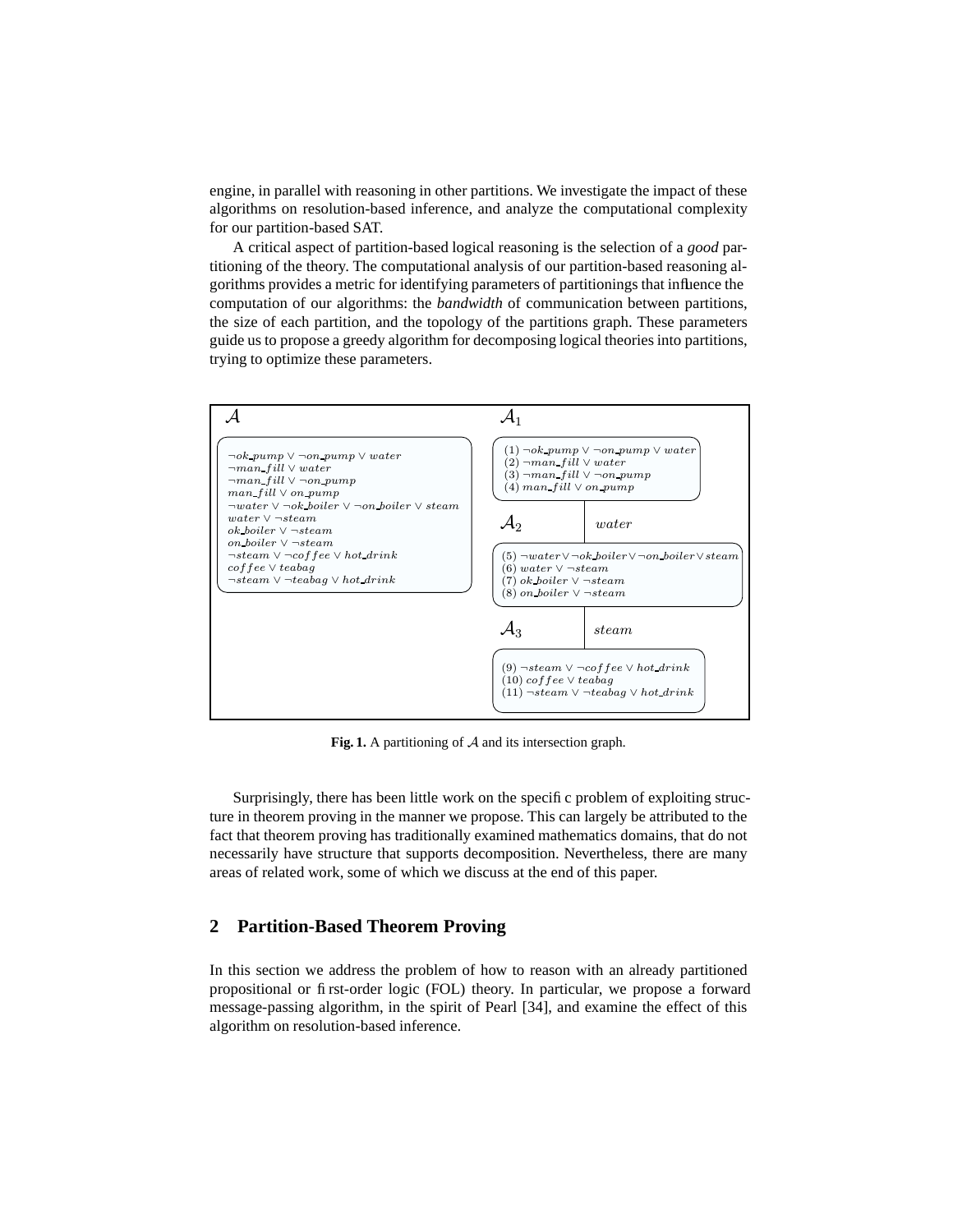$\{\mathcal{A}_i\}_{i\leq n}$  is a *partitioning* of a logical theory  $\mathcal{A}$  if  $\mathcal{A} = \bigcup_i \mathcal{A}_i$ . Each individual  $A_i$  is called a *partition*, and  $\mathcal{L}(A_i)$  is its signature (the non-logical symbols). Each such partitioning defines a labeled graph  $G = (V, E, l)$ , which we call the *intersection graph*. In the intersection graph, each node  $i$  represents an individual partition  $\mathcal{A}_i$  , ( $V=$  $\{1, ..., n\}$ , two nodes i, j are linked by an edge if  $\mathcal{L}(\mathcal{A}_i)$  and  $\mathcal{L}(\mathcal{A}_j)$  have a symbol in common ( $E = \{(i, j) | \mathcal{L}(\mathcal{A}_i) \cap \mathcal{L}(\mathcal{A}_j) \neq \emptyset\}$ ), and the edges are labeled with the set of symbols that the associated partitions share  $(l(i, j) = \mathcal{L}(\mathcal{A}_i) \cap \mathcal{L}(\mathcal{A}_j)$ ). We refer to  $l(i, j)$  as the *communication language* between partitions  $A_i$  and  $A_j$ . We ensure that the intersection graph is connected by adding a minimal number of edges to  $E$  with empty labels,  $l(i, j) = \emptyset$ .

We illustrate the notion of a partitioning in terms of the simple propositional theory A, depicted at the top of Figure 1. This set of axioms captures the functioning of aspects of an expresso machine. The top four axioms denote that if the machine pump is OK and the pump is on then the machine has a water supply. Alternately, the machine can be filled manually, but it is never the case that the machine is manually filling while the pump is on. The second four axioms denote that there is steam if and only if the boiler is OK and is on, and there is a supply of water. Finally, there is always either coffee or tea. Steam and coffee (or tea) result in a hot drink.

#### **2.1 Forward Message Passing**

In this section we propose a forward message-passing algorithm for reasoning with partitions of first-order and propositional logical axioms. Figure 2 describes our forward message-passing algorithm, FORWARD-M-P (MP) for finding the truth value of query formula Q whose signature is in  $\mathcal{L}(\mathcal{A}_k)$ , given partitioned theory A and graph  $G =$  $(V, E, l)$ , possibly the intersection graph of A, but not always so.

PROCEDURE FORWARD-M-P( ${A_i}_{i\leq n}$ , G, Q)  $\{A_i\}_{i\leq n}$  a partitioning of the theory  $\overline{A}$ ,  $G = (V, E, l)$  a graph describing the connections between the partitions, Q a query formula in the language of  $\mathcal{L}(\mathcal{A}_k)$  ( $k \leq n$ ).

- 1. Let  $dist(i, j)$   $(i, j \in V)$  be the length of the shortest path between  $i, j$  in G. Let  $i \prec j$  iff  $dist(i, k) < dist(j, k)$  ( $\prec$  is a strict partial order).
- 2. Concurrently perform consequence finding for each of the partitions  $A_i$ ,  $i \leq n$ .
- 3. For every  $(i, j) \in E$  such that  $i \prec j$ , if we prove  $\mathcal{A}_i \models \varphi$  and  $\varphi$ 's signature is in  $\mathcal{L}(l(i, j))$ , then add  $\varphi$  to the set of axioms of  $\mathcal{A}_i$ .
- 4. If we proved Q in  $A_k$ , return YES.

**Fig. 2.** A forward message-passing algorithm.

This algorithm exploits consequence finding (step 2) to perform reasoning in the individual partitions. Consequence finding was defined by Lee [27] to be the problem of finding all the logical consequences of a theory or sentences that subsume them.

In MP, we can use any sound and complete consequence-finding algorithm. The *resolution rule* is complete for consequence finding (e.g., [27, 41]) and a the same is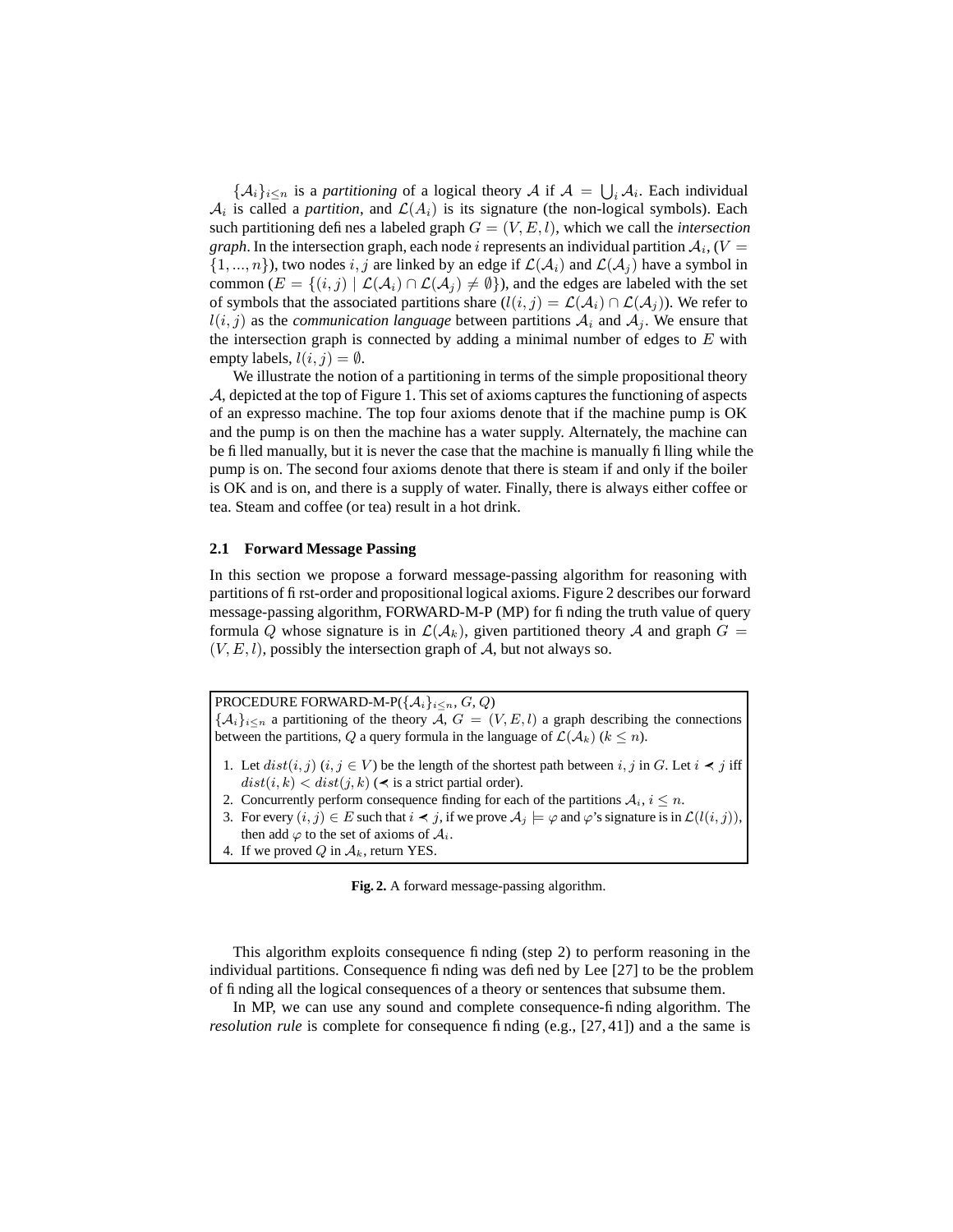| Using FORWARD-M-P to prove hot $drink$ |                               |                                                |      |
|----------------------------------------|-------------------------------|------------------------------------------------|------|
| Part.<br>$\mathcal{A}_1$               | Resolve<br>$(2)$ , $(4)$      | Generating<br>on pump $\vee$ water             | (m1) |
| $\mathcal{A}_1$                        | (m1), (1)                     | $ok\_pump \vee water$                          | (m2) |
|                                        | $\mathcal{A}_1$ $(m2)$ , (12) | water                                          | (m3) |
|                                        |                               | clause <i>water</i> passed from $A_1$ to $A_2$ |      |
| $\mathcal{A}_2$                        | $(m3)$ , $(5)$                | $ok\_{bolic} \wedge on\_{bolic} \supset steam$ | (m4) |
| $\mathcal{A}_2$                        | $(m4)$ , $(13)$               | $\neg on\_{boiler} \vee steam$                 | (m5) |
| $\mathcal{A}_2$                        | $(m5)$ , $(14)$               | <i>steam</i>                                   | (m6) |
|                                        |                               | clause <i>steam</i> passed from $A_2$ to $A_3$ |      |
| $\mathcal{A}_3$                        | , (10)<br>(9)                 | $\neg steam \vee teabaq \vee hot\_drink$       | (m7) |
| $\mathcal{A}_3$                        |                               | $(m7)$ , (11) $\neg$ steam $\vee$ hot drink    | (m8) |
| $\mathcal{A}_3$                        | $(m8)$ , $(m6)$ hot drink     |                                                | (m9) |

**Fig. 3.** A proof of hot drink from A in Figure 1 after asserting ok pump (12) in  $A_1$  and ok boiler (13), on boiler (14) in  $A_2$ .

true for several *linear resolution* variants (e.g., [31, 25]). *Semantic resolution* and *setof-support resolution* are complete for consequence finding, but only in a limited way [42]. Such consequence finders are used for prime implicate generation in applications such as diagnosis. Inoue [25] provides an algorithm for selectively generating consequences or *characteristic clauses* in a given sub-vocabulary. We can exploit this algorithm to focus consequence finding on axioms whose signature is in the communication language of the partition. Figure 3 illustrates an execution of MP using resolution.

Given a partitioning whose intersection graph forms an *undirected tree*, our MP algorithm is a sound and complete proof procedure. The completeness relies on Craig's Interpolation Theorem [16], as we prove in [2]. When the intersection graph is not a tree, the cycles in the graph must first be broken and then MP applied. In [2] we present an algorithm, BREAK-CYCLES that transforms the intersection graph into a tree by removing edges from the graph and adding their labels to some of the edges that are left. We then show that MP combined with BREAK-CYCLES is sound and complete.

**Theorem 1 (Craig's Interpolation Theorem [16]).** *If*  $\alpha \vdash \beta$ *, then there is a formula*  $\gamma$  *involving only symbols common to both*  $\alpha$  *and*  $\beta$ *, such that*  $\alpha \vdash \gamma$  *and*  $\gamma \vdash \beta$ *.* 

It is important to notice that although MP was illustrated with respect to an example in propositional logic, it was designed primarily for first-order theorem proving. The results above are valid for first-order theories as well as propositional ones. A procedure solely for propositional satisfiability is presented in Section 3. We discuss the application and limitation of MP in the following section.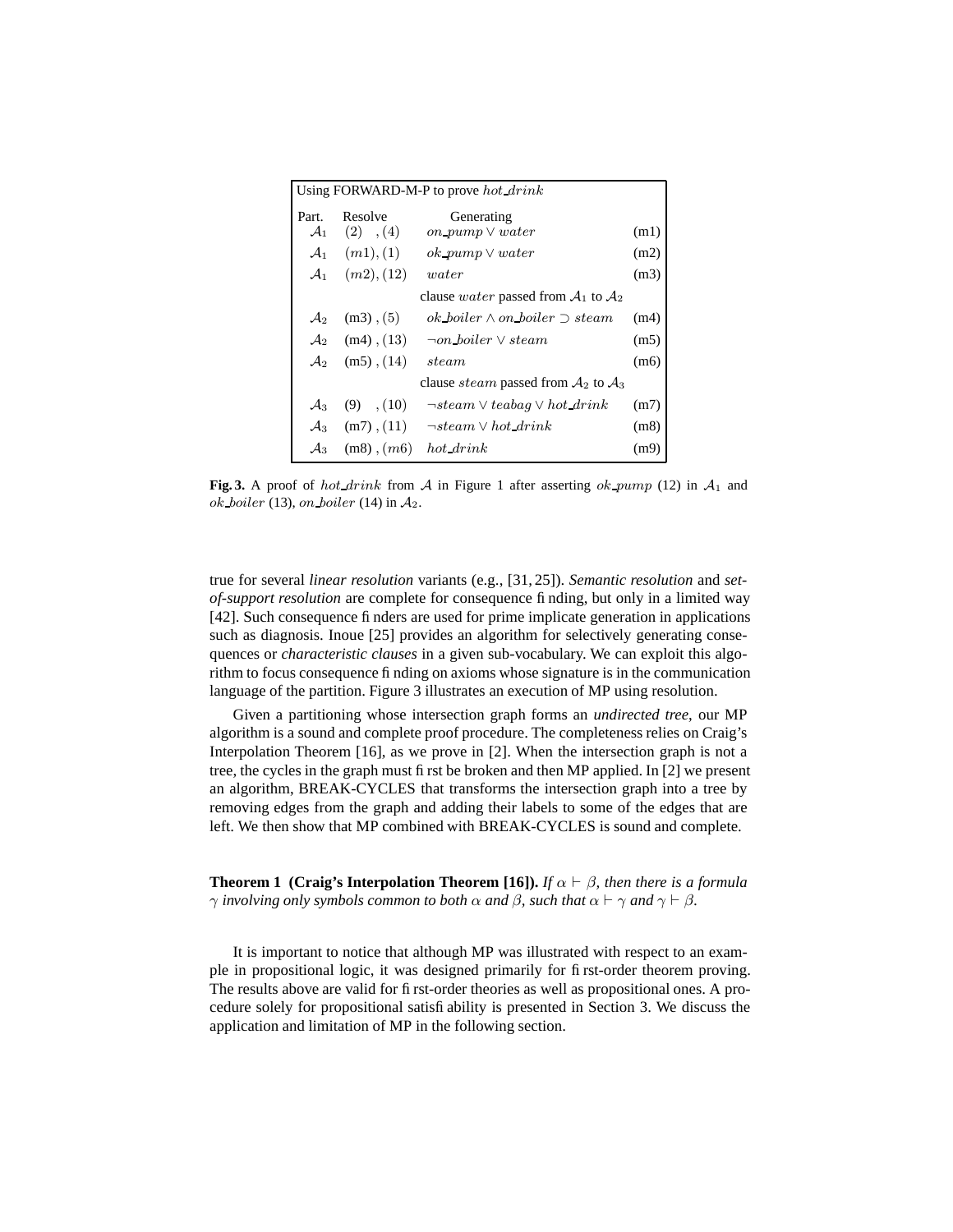#### **2.2 Resolution-Based Inference**

We now analyze the effect of forward message-passing (MP) on the computational efficiency of resolution-based inference, and identify some of the parameters of influence. Current measures for comparing automated deduction strategies are insufficient for our purposes. Proof length (e.g., [24]) is only marginally relevant. More relevant is comparing the sizes of search spaces of different strategies (e.g., [35]). Both measures do not precisely address our needs, but we use them here, leaving better comparison for future work.

In a *resolution search space*, each node includes a set of clauses, and properties relevant to the utilized resolution strategy (e.g., clause parenthood information). Each arc is a resolution step allowed by the strategy. In contrast, in an *MP resolution search space* the nodes also include partition membership information. Further, each arc is a resolution step allowed by the utilized resolution strategy that satisfies either of: (1) the two axioms are in the same partition, or (2) one of the axioms is in partition  $A_i$ , the second axiom is drawn from its communication language  $l(i, j)$ , and the querybased ordering allows the second axiom to be sent from  $A_i$  to  $A_j$ . Legal sequence of resolutions correspond to paths in these spaces.

**Proposition 1.** Let  $\mathcal{A} = \bigcup_{i \leq n} \mathcal{A}_i$  be a partitioned theory. Any path in the MP res*olution search space of*  $\{A_i\}_{i\leq n}$  *is also a path in the resolution search space of the unpartitioned theory* A*.*

From the point of view of proof length, it follows that the longest proof without using MP is as long or longer than the longest MP proof. Unfortunately, the shortest MP proof may be longer than the shortest possible proof without MP. This observation can be quantified most easily in the simple case of only two partitions  $A_1, A_2$ . The set of messages that need to be sent from  $A_1$  to  $A_2$  to prove Q is exactly the interpolant  $\gamma$ promised by Theorem 1 for  $\alpha = A_1$ ,  $\beta = A_2 \Rightarrow Q$ . The MP proof has to prove  $\alpha \vdash \gamma$ and  $\gamma \vdash \beta$ . Carbone [12] showed that, if  $\gamma$  is a minimal interpolant, then for many important cases the proof length of  $\alpha \vdash \gamma$  together with the proof length of  $\gamma \vdash \beta$  is in  $O(k^2)$  (for sequent calculus with cuts), where k is the length of the minimal proof of  $\alpha \vdash \beta$ .

In general, the size of  $\gamma$  itself may be large. In fact, in the propositional case it is an open question whether or not the size of the smallest interpolant can be polynomially bounded by the size of the two formulae  $\alpha$ ,  $\beta$ . A positive answer to this question would imply an important consequence in complexity theory, namely that  $NP \cap coNP \subseteq P/poly$  [10]. Nevertheless, there is a good upper bound on the length of the interpolation formula as a function of the length of the minimal proof [26] : If  $\alpha$ ,  $\beta$  share l symbols, and the resolution proof of  $\alpha \vdash \beta$  is of length k, then there is an interpolant  $\gamma$  of length  $min(kl^{O(1)}, 2^l)$ .

The limits reported above are important for computational space considerations. The facts above imply a limit on the space used in the propositional case of MP: It may in general take exponential space, but only in as much as the underlying proof procedure does. It does not add more than a polynomial amount of space on top of a resolution theorem prover. A comparison between resolution theorem proving and a satisfiability search procedure is reported in [20, 37].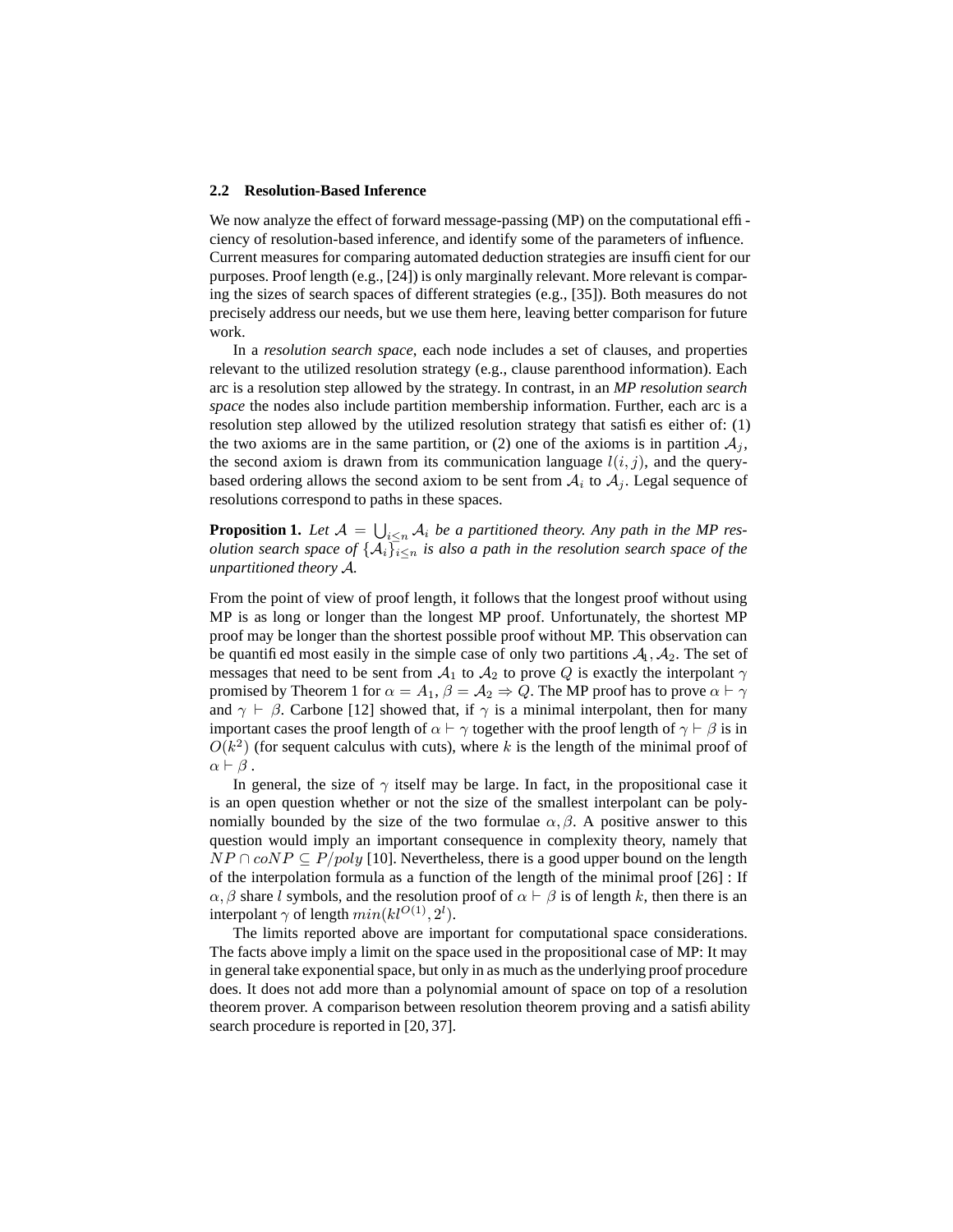To conclude, we can guarantee low amounts of computation and space, if we make sure the communication language is minimal. Unfortunately, we do not always have control over the communication language, as in the case of multiple KBs that have extensive overlap. In such cases, the communication language between KBs may be large, possibly resulting in a large interpolant. In Section 4 we provide an algorithm for partitioning theories that attempts to minimize the communication language between partitions.

# **3 Propositional Satisfiability**

The algorithm we propose in this section uses a SAT procedure as a subroutine and is back-track free. We describe the algorithm using database notation [45].  $\pi_{p_1,...,p_k} T$  is the *projection* operation on a relation T. It produces a relation that includes all the rows of T, but only the columns named  $p_1, ..., p_k$  (suppressing duplicate rows).  $S \bowtie R$  is the *natural join* operation on the relations S and R. It produces the cross product of S, R, selecting only those entries that are equal between identically named fields (checking  $S.A = R.A$ ), and discarding those columns that are now duplicated (e.g., R.A will be discarded).

The proposed algorithm shares some intuition with prime implicate generation (e.g., [29, 25]). Briefly, we first compute all the models of each of the partitions (akin to computing the implicates of each partition). We then use  $\bowtie$  to combine the partition models into models for  $\mathcal A$ . The algorithm is presented in Figure 4.

```
PROCEDURE LINEAR-PART-SAT({A_i}_{i\leq n})\{\mathcal{A}_i\}_{i\leq n} a partitioning of the theory \mathcal{A},
1. G_0 \leftarrow the intersection graph of \{A_i\}_{i \leq n}. G \leftarrow BREAK-CYCLES(G_0).
 2. \forall i \leq n, let L(i) = \bigcup_{(i,j) \in E} l(i,j).
3. \forall i \leq n, for every truth assignment A to L(i), find satisfying truth assignments of \mathcal{A}_i \cup \mathcal{A},
    storing the result in a table T_i(A).
4. Let dist(i, j) (i, j \in V) be the length of the shortest path between i, j in G. Let i \leq j iff
    dist(i, 1) < dist(j, 1) ( \prec is a strict partial order).
5. Iterate over i \leq n in reverse \prec-order (the last i is 1). \forall j \leq n such that (i, j) \in E and
    i \leq j, perform:
       - T_i \leftarrow T_i \bowtie (\pi_{L(i)} T_j) (Join T_i with those columns of T_j that correspond to L(i)). If
          T_i = \emptyset, return FALSE.
6. Return TRUE.
```
**Fig. 4.** An algorithm for SAT of a partitioned propositional theory.

The iterated join that we perform takes time proportional to the size of the tables involved. We keep table sizes below  $2^{|L(i)|}$  ( $L(i)$  computed in step 2), by *projecting* every table before *joining* it with another. Soundness and completeness follow by an argument similar to that given for MP, which can be found in [2].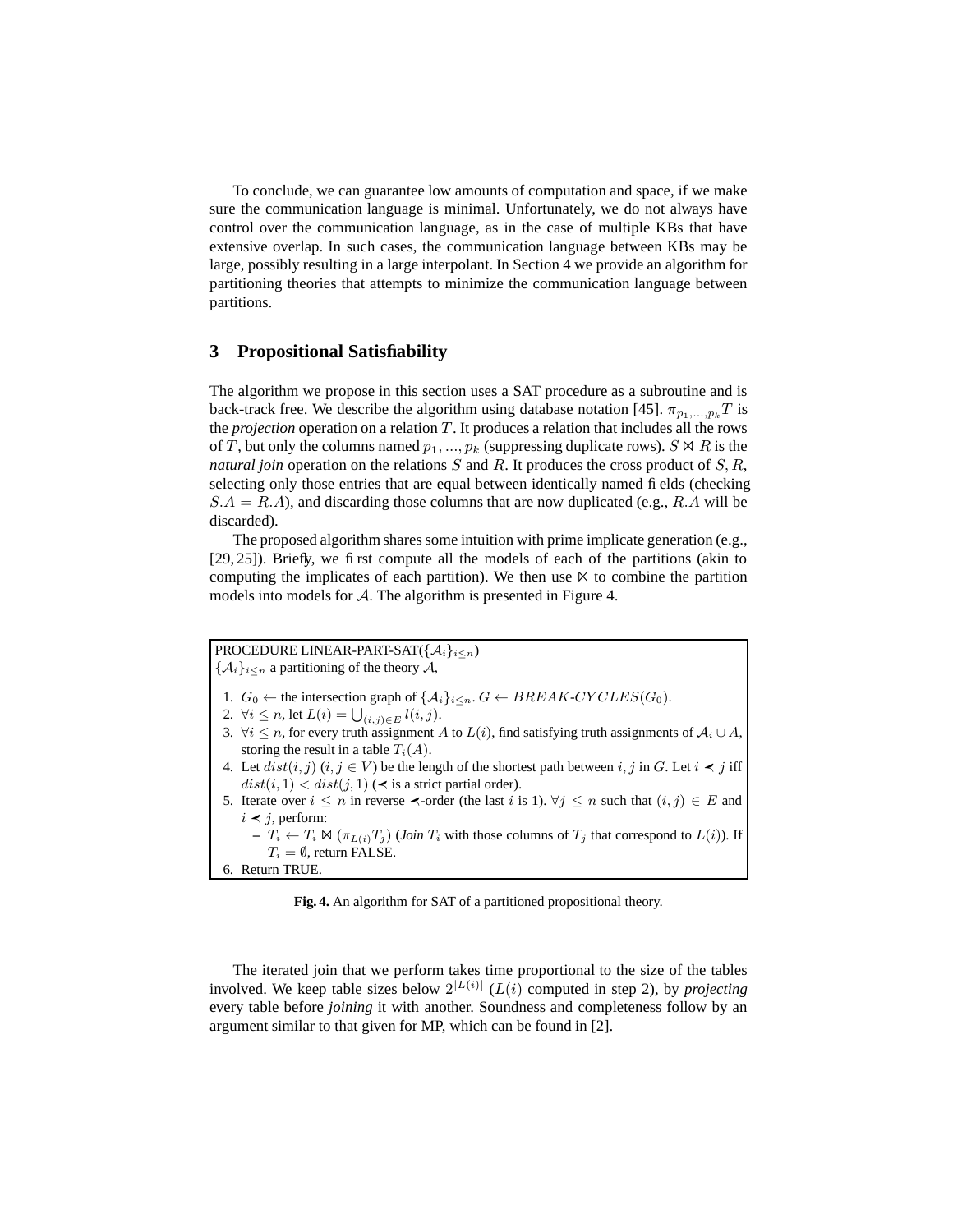Let A be a partitioned propositional theory with n partitions. Let  $m = |\mathcal{L}(\mathcal{A})|$ ,  $L(i)$  the set of propositional symbols calculated in step 2 of LINEAR-PART-SAT, and  $m_i = |\mathcal{L}(\mathcal{A}_i) \setminus L(i)|$   $(i \leq n)$ . Let  $a = |\mathcal{A}|$  and k be the length of each axiom.

**Lemma 1.** *The time taken by LINEAR-PART-SAT to compute SAT for* A *is*

 $Time(n, m, m_1, ..., m_n, a, k, |L(1)|, ..., |L(n)|) =$ 

$$
O(a * k^2 + n^4 * m + \sum_{i=1}^n (2^{|L(i)|} * f_{SAT}(m_i))),
$$

*where*  $f_{SAT}$  *is the time to compute SAT. Furthermore, if*  $P \neq NP$  *and in* G *all the partitions* A<sup>i</sup> *have the same number of propositional symbols, then LINEAR-PART-SAT computes SAT for* A *in time*

$$
Time(m,n,l,d) = O\big(n * 2^{d * l} * f_{SAT}\big(\frac{m}{n}\big)\big).
$$

*where*  $d = max_{v \in V} d(v)$  *(d(v) is the degree of node v) and*  $l = max_{i,j \le n} |l(i,j)|$ *.* 

For example, if we partition a given theory A into only two partitions ( $n = 2$ ), sharing l propositional symbols, the algorithm will take time  $O(2^l * f_{SAT}(\frac{m}{2}))$ . Assuming  $P \neq$  $NP$ , this is a significant improvement over a simple SAT procedure, for every  $l$  that is small enough ( $l < \frac{\alpha m}{2}$ , and  $\alpha \leq 0.582$  [38, 14]).

It is important to notice that both the MP procedure (Figure 2) and the LINEAR-PART-SAT procedure (Figure 4) focus on structured problems and not random ones. In structured problems the labels of the links are small, leading to only a small overhead in space. Lemma 1 and Section 2.2 show that the size of tables and size of messages sent is exponentially dependent on the size of links between partitions. In a random problem it is possible that in any decomposition the links may be large, leading to possibly exponential computational space. In structured problems the links are small, thus avoiding such risk.

# **4 Decomposing a Logical Theory**

The algorithms presented in previous sections assumed a given partitioning. In this section we address the critical problem of automatically decomposing a set of propositional or FOL clauses into a partitioned theory. Guided by the results of previous sections, we propose guidelines for achieving a good partitioning, and present a greedy algorithm that decomposes a theory following these guidelines.

### **4.1 A Good Partitioning**

Given a theory, we wish to find a partitioning of that theory that minimizes the formula derived in Lemma 1. To that end, assuming  $P \neq NP$ , we want to minimize the following parameters for all  $i \leq n$ .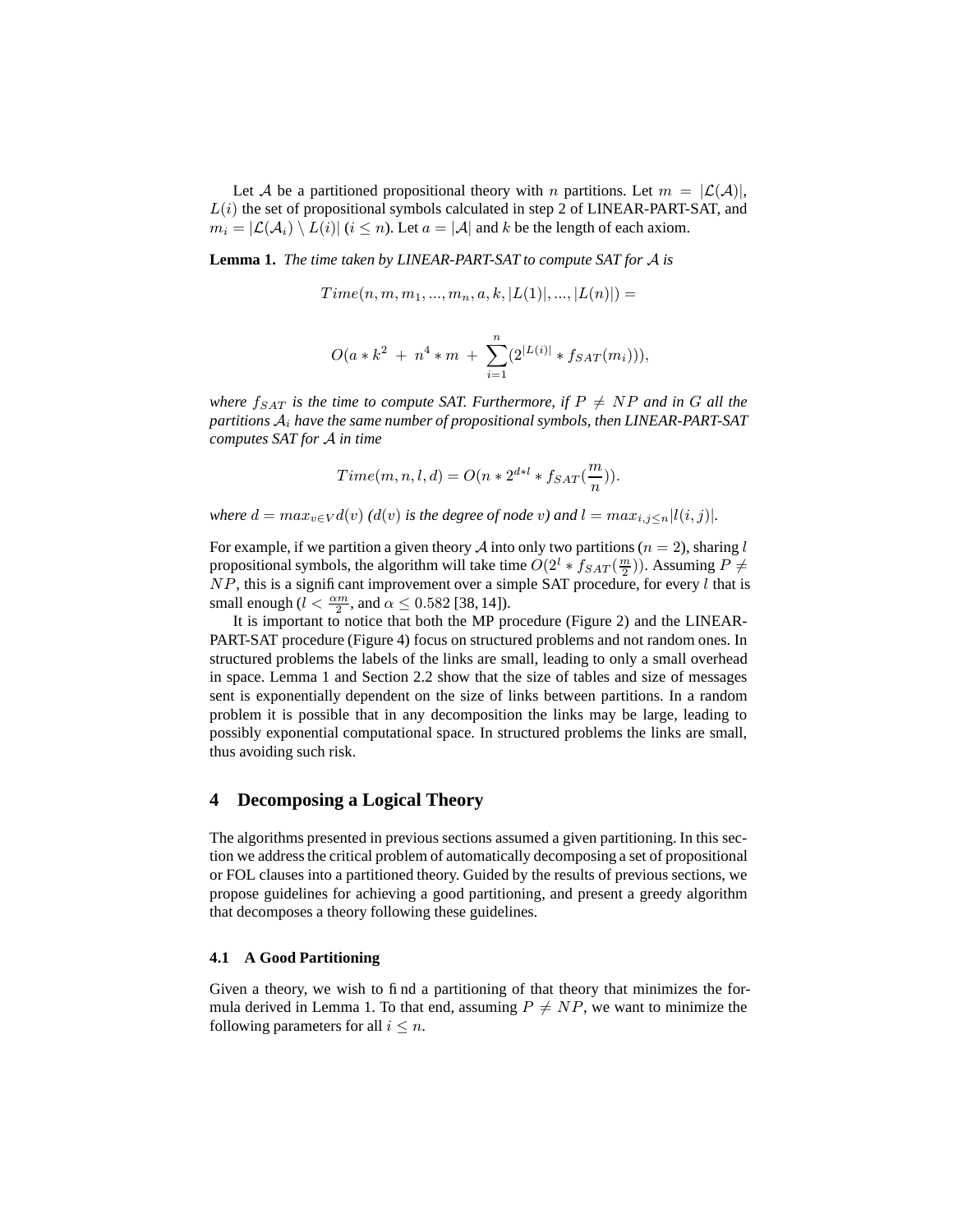- 1.  $|L(i)|$  the total number of symbols contained in all links to/from node i. If  $G_0$  is already a tree, this is the number of symbols shared between the partition  $A_i$  and the rest of the theory  $\mathcal{A} \setminus \mathcal{A}_i.$
- 2.  $m_i$  the number of symbols in a partition, less those in the links, i.e., in  $A_i \setminus L(i)$ . Typically, having more partitions causes  $m_i$  to become smaller.
- 3.  $n$  the number of partitions.

Also, a simple analysis shows that given *fixed* values for l, d in Corollary 1, the maximal *n* that maintains l, d such that also  $n \leq ln2 * \alpha * m$  ( $\alpha = 0.582$  [38, 14]) yields an optimal bound for LINEAR-PART-SAT. In Section 2.2 we saw that the same parameters influence the number of derivations we can perform in MP:  $|L(i)|$  influences the interpolant size and thus the proof length, and  $m_i$  influences the number of deductions/resolutions we can perform. Thus, we would like to minimize the number of symbols shared between partitions and the number of symbols in each partition less those in the links.

The question is, how often do we get large n (many partitions), small  $m_i$ 's (small partitions) and small  $|L(i)|$ 's (weak interactions) in practice. We believe that in domains that deal with engineered physical systems, many of the domain axiomatizations have these structural properties. Indeed, design of engineering artifacts encourages modularization, with minimal interconnectivity (see [1, 28, 13]). More generally, we believe axiomatizers of large corpora of real-world knowledge tend to try to provide structured representations following some of these principles.

#### **4.2 Vertex Min-Cut in the Graph of Symbols**

To exploit the partitioning guidelines proposed in the previous subsection, we represent our theory A using a *symbols graph* that captures the features we wish to minimize.  $G = (V, E)$  is a symbols graph for theory A such that each vertex  $v \in V$  is a symbol in  $\mathcal{L}(\mathcal{A})$ , and there is an edge between two vertices if their associated symbols occur in the same axiom of A, i.e.,  $E = \{(a, b) | \exists \alpha \in A \text{ s.t. } a, b \text{ appear in } \alpha\}.$ 

Figure 5 illustrates the symbols graph of theory  $A$  (top) from Figure 1 and the connected symbols graphs (bottom) of the individual partitions  $A_1, A_2, A_3$ . The symbols ok p, on p, m f, w, ok b, on b, s, c, t, h d are short for ok pump, on pump, man fill, water, ok boiler, on boiler, steam, coffee, teabag, hot drink, respectively. Notice that each axiom creates a clique among its constituent symbols. To minimize the number of symbols shared between partitions (i.e.,  $|L(i)|$ ), we must find partitions whose symbols have minimal *vertex separators* in the symbols graph.

We briefly describe the notion of a vertex separator. Let  $G = (V, E)$  be an undirected graph. A set S of vertices is called an  $(a, b)$  *vertex separator* if  $\{a, b\} \subset V \setminus S$ and every path connecting  $a$  and  $b$  in  $G$  passes through at least one vertex contained in S. Thus, the vertices in S split the path from a to b. Let  $N(a, b)$  be the least cardinality of an  $(a, b)$  vertex separator. The *connectivity* of the graph G is the minimal  $N(a, b)$  for any  $a, b \in V$  that are not connected by an edge.

Figure 6 presents a greedy recursive algorithm that uses Even's algorithm to find *sets of vertices* that together separate a graph into partitions. The algorithm returns a set of symbols sets that determine the separate subgraphs. Different variants of the algorithm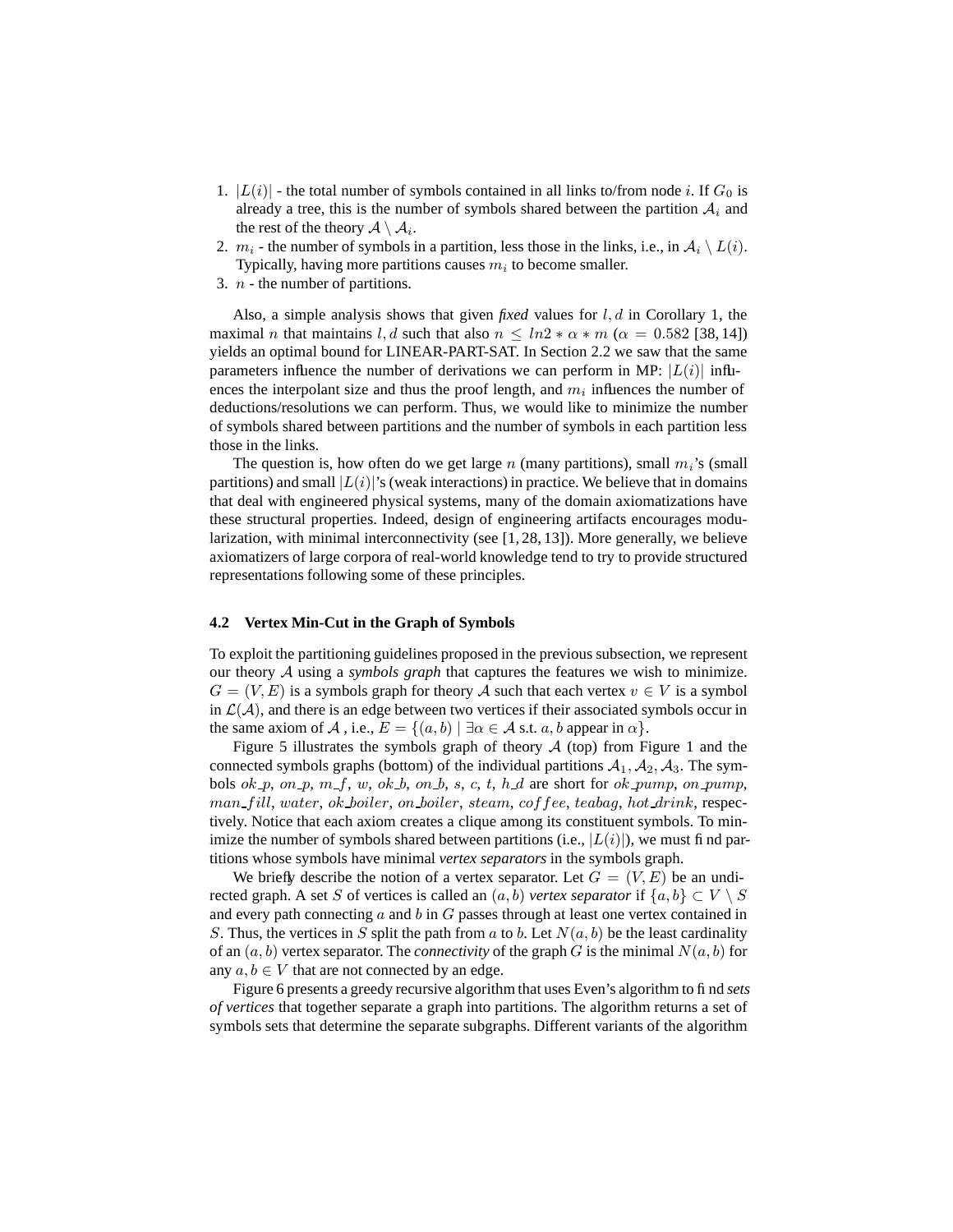

**Fig. 5.** Decomposing A's symbols graph.

yield different structures for the intersection graph of the resulting partitioning. As is, SPLIT returns sets of symbols that result in a chain of partitions. We obtain arbitrary *trees*, if we change step  $2(c)$  to find a minimum separator that does not include a, b (not required to separate a, b). We obtain arbitrary *graphs*, if in addition we do not aggregate R into  $r$  in step 4.

# **Proposition 2.** *Procedure SPLIT takes time*  $O(|V|^{\frac{5}{2}} * |E|)$ *.*

Finally, to partition a theory A, create its symbols graph G and run SPLIT(G,  $M$ , l, nil, nil). For each set of symbols returned, define a partition  $A_i$  that includes all the axioms of  $A$  in the language defined by the returned set of symbols.

We know of no easy way to find an optimal selection of  $l$  (the limit on the size of the links) and  $M$  (the limit on the number of symbols in a partition) without having prior knowledge of the dependency between the number (and size) of partitions and l. However, we can find out when a partitioning no longer helps computation (compared to the best time bound known for SAT procedures[38, 14]). Our time bound for the procedure is lower than  $\Theta(2^{\alpha m})$  when  $l \leq \frac{\alpha m - \alpha m_i - lgn}{d}$   $(i = argmax_j m_j)$ . In particular, if  $l > \frac{m}{2}$ , a standard deterministic SAT procedure will be better. Hence, l and M are perhaps best determined experimentally.

### **5 Related Work**

Many AI researchers have exploited structure to improve the efficiency of reasoning (e.g., Bayes Nets [34], Markov decision processes [11], CSPs [18], and model-based diagnosis [17]). There is also a vast literature in both clustering and decomposition techniques.

Decomposition has not been exploited in theorem proving until recently (see [6, 7]). We believe that part of the reason for this lack of interest has been that theorem proving has focused on mathematical domainsthat do not necessarily have structure that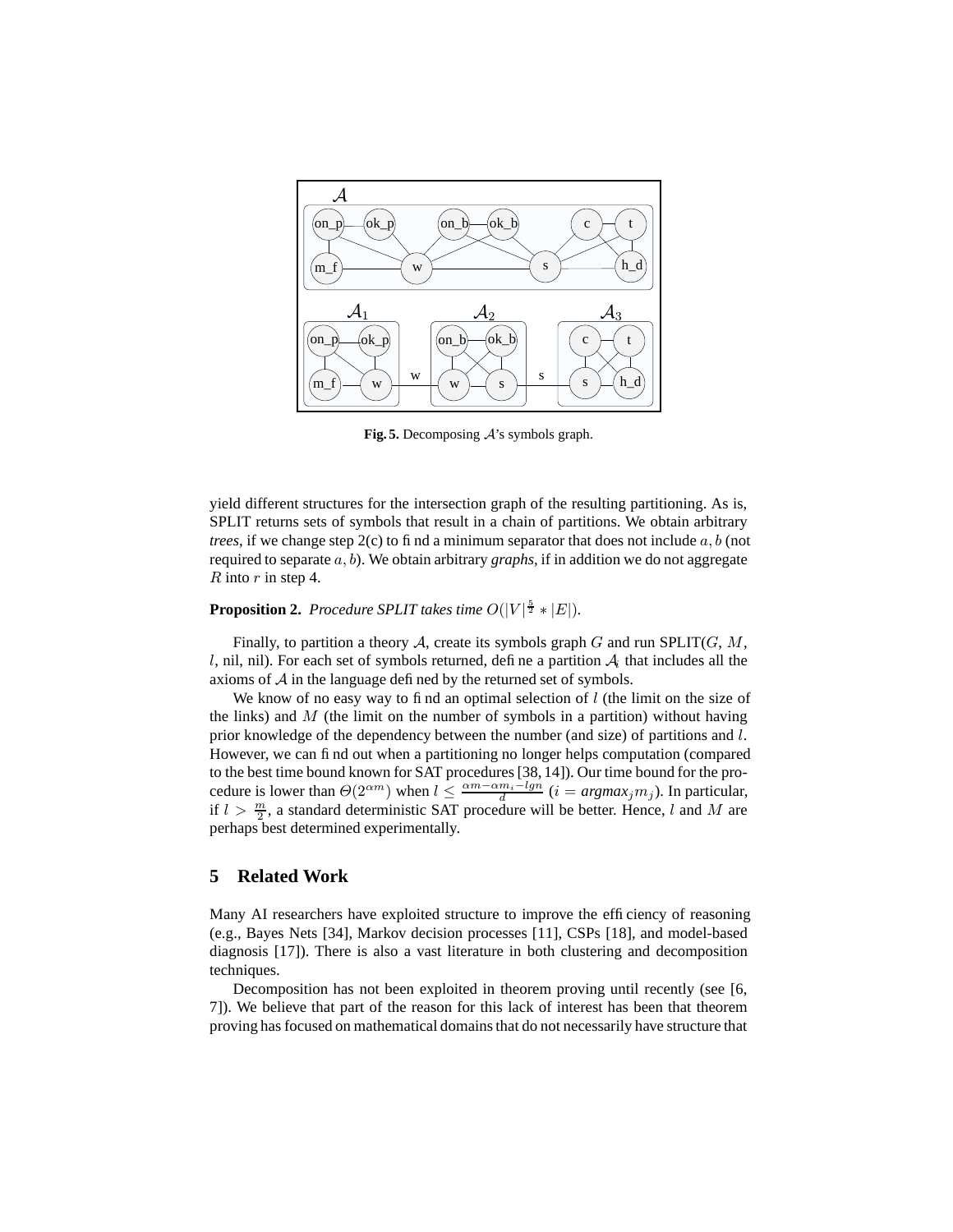PROCEDURE SPLIT $(G, M, l, a, b)$  $G = (V, E)$  is an undirected graph. M is the limit on the number of symbols in a partition. *l* is the limit on the size of links between partitions.  $a, b$  are in  $V$  or are nil. 1. If  $|V| < M$  then return the graph with the single symbol set V. 2. (a) If a and b are both nil, find a minimum vertex separator R in G. (b) Otherwise, if b is nil, find a minimum vertex separator R in G that does not include  $a$ . (c) Otherwise, find a minimum vertex separator  $R$  in  $G$  that separates  $a$  and  $b$ . If  $R > l$  then return the graph with the single symbol set V. 3. Let  $G_1, G_2$  be the two subgraphs of G separated by R, with R included in both subgraphs. 4. Create  $G'_1, G'_2$  from  $G_1, G_2$ , respectively, by aggregating the vertices in R into a single vertex  $r$ , removing all self edges and connecting  $r$  with edges to all the vertices connected by edges to some vertices in R. 5. Set  $V^1 = SPLIT(G'_1, M, l, r, a)$  and  $V^2 = SPLIT(G'_2, M, l, r, b)$ .

6. Replace r in  $V^1$ ,  $V^2$  by the members of R. Return  $V^1$ ,  $V^2$ .

**Fig. 6.** An algorithm for generating symbol sets that define partitions.

supports decomposition. Work on theorem proving has focused on decomposition for parallel implementations [8, 5, 15, 43] and has followed decomposition methods guided by lookahead and subgoals, neglecting the types of structural properties we used here. Another related line of work focuses on combining logical systems (e.g., [32, 40, 3, 36, 44]). Contrasted with this work, we focus on interactions between theories with overlapping signatures, the efficiency of reasoning, and automatic decomposition.

Decomposition for propositional SAT has followed different tracks. Perhaps the most relevant work to ours is [19], which presented algorithms for reasoning with decomposed CSPs. These can be used for SAT, using a given decomposition. In comparison, the algorithm we presented for partitioned SAT does not produce all the models possible in each partition, as proposed in [19]. Instead, it finds the truth valuesfor propositions on the links that are extendible to a satisfying truth assignment for the whole partition. This reduces our computation time and makes it more dependent on the links' sizes rather than on partition sizes. Other work focused on heuristics for clause weighting or symbol ordering (e.g., [39, 20]). Concurrently to our work, Rish and Dechter [37] have proposed an algorithm similar to our MP for the case of propositional ordered resolution. Aside from looking at only a limited case (ordered resolution, propositional logic), they allow excessive computation (they do the equivalent of performing all possible resolutions in each partition, twice) thus possibly using exponential amounts of space and time over and above MP in the same settings.

Other SAT decomposition methods include [33] which suggested a decomposition procedure that represents the theory as a hypergraph of clauses and divides the propositional theory into two partitions (heuristically minimizing the number of hyperedges), modifying ideas described in [22]. [15] developed an algorithm that partitions a propositional theory into connected components. Both [15, 33] performed experiments that demonstrated a decrease in the time required to prove test sets of axioms unsatisfiable.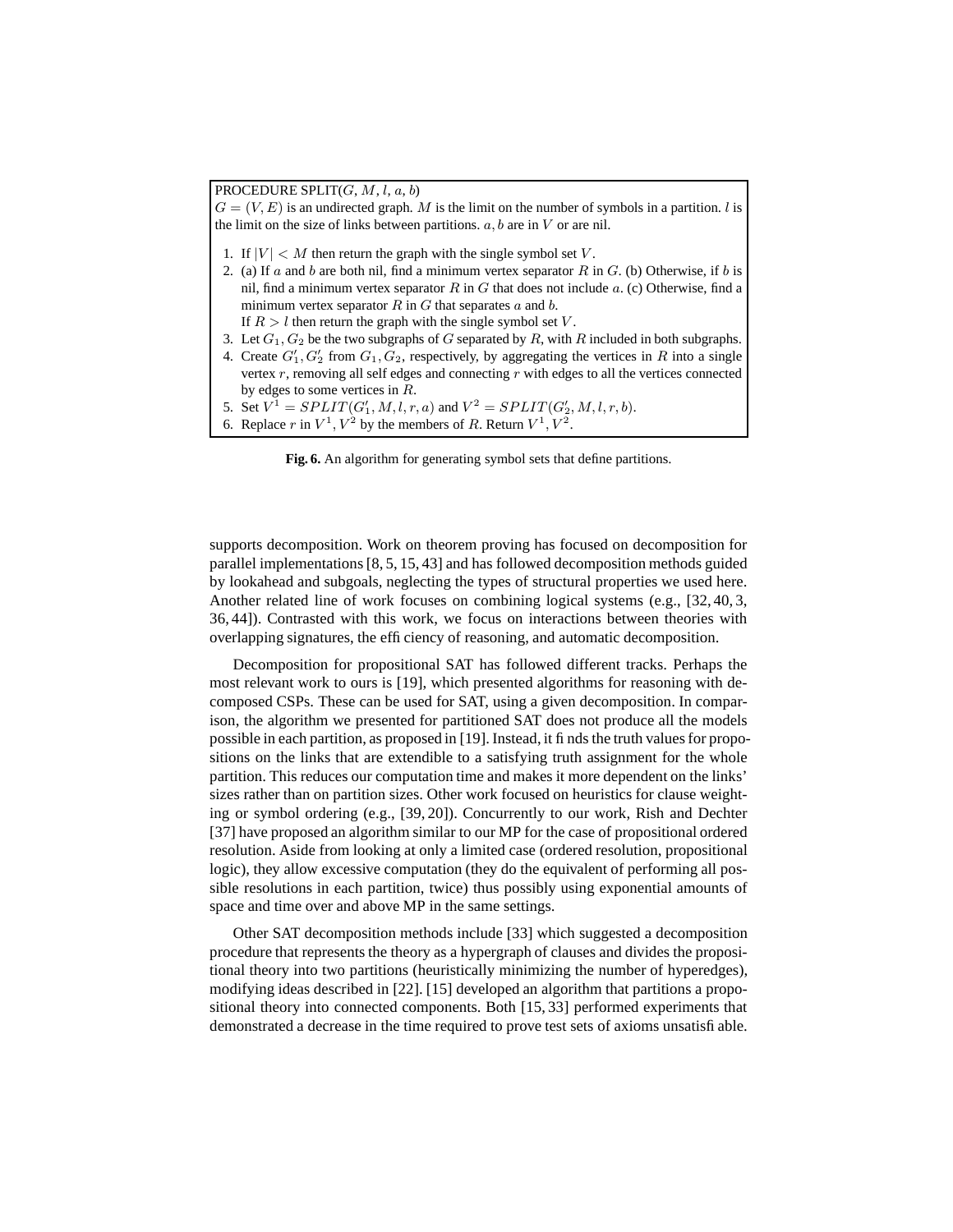Compared to work on automated decomposition for reasoning in Bayes-networks and CSPs (e.g., [4]), our work is the first to address the problem of defining guidelines and parameters for good decompositions of sets of axioms for the purpose of logical reasoning. Earlier work assumes that reasoning inside a given partition takes time  $O(2^m)$  (*m* is the number of propositions in the partition), which is not necessarily the case in logical reasoning (in either model finding or proof finding). This has led to a decomposition algorithm that focuses on minimal links rather than minimal partitions.

Finally, work on formalizing and reasoning with *context* (e.g., [30]) can be related to partition-based logical reasoning by viewing the contextual theories as interacting sets of theories. Unfortunately, to introduce explicit contexts, a language that is more expressive than FOL is needed. Consequently, a number of researchers have focused on context for propositional logic, while much of the reasoning work has focused on proof checking (e.g., GETFOL [23]). There have been few reported successes with automated reasoning; [9] presents one example.

# **6 Conclusions**

We have shown that structured logical theories can be reformulated into partitioned logical theories such that reasoning over those partitions has computational advantages for theorem provers and SAT solvers. Theorem proving strategies, such as resolution, can use such decompositions to constrain search. Partition-based reasoning will improve the efficiency of propositional SAT solvers if the theory is decomposable into partitions that share only small numbers of symbols. We have provided sound and complete algorithms for reasoning with partitions of related logical axioms, both in propositional and FOL. Further, we analyzed the effect of partition-based logical reasoning on resolutionbased inference, both with respect to proof search space size, and with respect to the length of a proof. We also analyzed the performance of our SAT algorithm and showed that it takes time proportional to SAT solutions on individual partitions and an exponent in the size of the links between partitions. Both algorithms can gain further time efficiency through parallel processing.

Guided by the analysis of our SAT algorithm, we suggested guidelines for achieving a good partitioning and proposed an algorithm for the automatic decomposition of theories that tries to minimize identified parameters. This algorithm generalizes previous algorithms used to decompose CSPs by finding single-vertex separators.

# **Acknowledgments**

We wish to thank Rada Chirkova and Tom Costello for helpful comments on the contents of this paper. We would also like to thank Mike Genesereth, Nils Nilsson and John McCarthy for many interesting discussions on more general topics related to this work. Finally, we thank the SARA2000 reviewers for their thorough and helpful reviews. This research was supported in part by DARPA grant N66001-97-C-8554-P00004 and by AFOSR grant AF F49620-97-1-0207.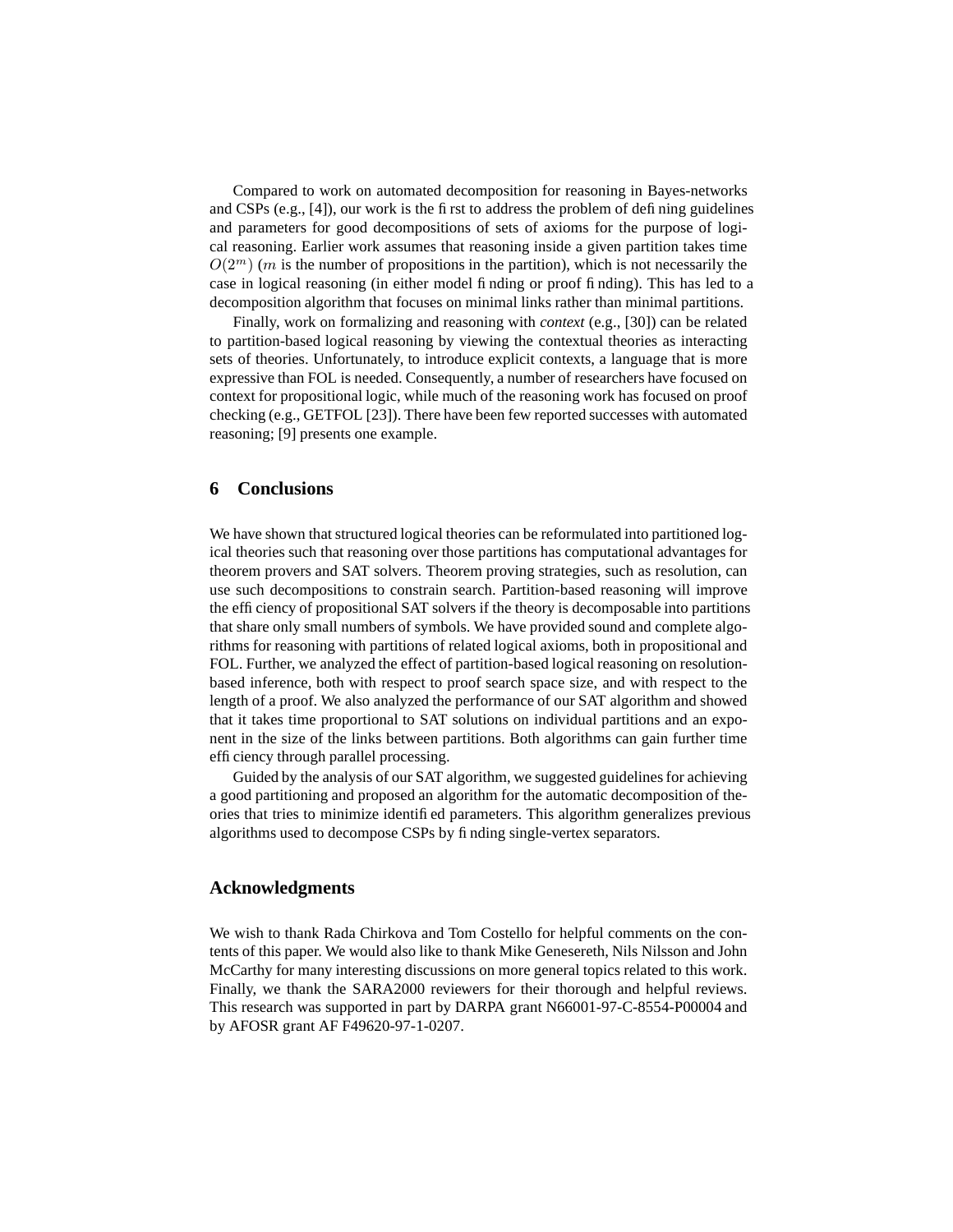# **References**

- 1. E. Amir. (De)composition of situation calculus theories. In *Proc. National Conference on Artificial Intelligence (AAAI '00)*. AAAI Press/MIT Press, 2000. To appear.
- 2. E. Amir and S. McIlraith. Partition-based logical reasoning. In *Intl. Conf. on Knowledge Representation and Reasoning (KR '2000)*, pages 389–400, 2000.
- 3. F. Baader and K. U. Schulz. Unification in the union of disjoint equational theories: Combining decision procedures. In *11th Intl. conf. on automated deduction*, volume 607 of *LNAI*, pages 50–65. Springer-Verlag, 1992.
- 4. A. Becker and D. Geiger. A sufficiently fast algorithm for finding close to optimal junction trees. In *Proc. Twelfth Conference on Uncertainty in Artificial Intelligence (UAI '96)*, pages 81–89. Morgan Kaufmann, 1996.
- 5. M. P Bonacina. Experiments with subdivision of search in distributed theorem proving. In Markus Hitz and Erich Kaltofen, editors, *Proceedings of the Second International Symposium on Parallel Symbolic Computation (PASCO97)*, pages 88–100. ACM Press, 1997.
- 6. M. P. Bonacina. A taxonomy of theorem-proving strategies. In *Artificial Intelligence Today – Recent Trends and Developments*, volume 1600 of *LNAI*, pages 43–84. Springer, 1999.
- 7. M. P Bonacina and J. Hsiang. Parallelization of deduction strategies: an analytical study. *Journal of Automated Reasoning*, 13:1–33, 1994.
- 8. M. P Bonacina and J. Hsiang. Distributed deduction by Clause-Diffusion: distributed contraction and the Aquarius prover. *J. of Symbolic Computation*, 19:245–267, March 1995.
- 9. P.E. Bonzon. A reflective proof system for reasoning in contexts. In *Proc. Nat'l Conf. on Artificial Intelligence (AAAI '97)*, pages 398–403, 1997.
- 10. R. Boppana and M. Sipser. The complexity of finite functions. In *Handbook of Theoretical Computer Science*, volume 1. Elsevier and MIT Press, 1990.
- 11. C. Boutilier, R. Dearden, and M. Goldszmidt. Exploiting structure in policy construction. In *14th Intl. Joint Conf. on Artificial Intelligence (IJCAI '95)*, pages 1104–1111, 1995.
- 12. A. Carbone. Interpolants, cut elimination and flow graphs for the propositional calculus. *Annals of Pure and Applied Logic*, 83(3):249–299, 1997.
- 13. P. Cohen, R. Schrag, E. Jones, A. Pease, A. Lin, B. Starr, D. Gunning, and M. Burke. The DARPA high-performance knowledge bases project. *AI Magazine*, 19(4):25–49, 1998.
- 14. S. A. Cook and D. G. Mitchell. Finding hard instances of the satisfiability problem: a survey. In *Dimacs Series in Discrete Math. and Theoretical Comp. Sci.*, volume 35. AMS, 1997.
- 15. R. Cowen and K. Wyatt. BREAKUP: A preprocessing algorithm for satisfiability testing of CNF formulas. *Notre Dame J. of Formal Logic*, 34(4):602–606, 1993.
- 16. W. Craig. Linear reasoning. a new form of the herbrand-gentzen theorem. *J. of Symbolic Logic*, 22:250–268, 1957.
- 17. A. Darwiche. Model-based diagnosis using structured system descriptions. *Journal of Artificial Intelligence Research*, 8:165–222, 1998.
- 18. R. Dechter. Enhancement schemes for constraint processing: Backjumping, learning, and cutset decomposition. *Artificial Intelligence*, 41(3):273–312, 1990.
- 19. R. Dechter and J. Pearl. Tree clustering for constraint networks. *Artificial Intelligence*, 38:353–366, 1989.
- 20. R. Dechter and I. Rish. Directional resolution: The davis-putnam procedure, revisited. In *Intl. Conf. on Knowledge Representation and Reasoning (KR '94)*, pages 134–145. Morgan Kaufmann, 1994.
- 21. R. Fikes and A. Farquhar. Large-scale repositories of highly expressive reusable knowledge. *IEEE Intelligent Systems*, 14(2), 1999.
- 22. G. Gallo and G. Urbani. Algorithms for testing the satisfiability of propositional formulae. *J. of Logic Programming*, 7:45–61, 1989.